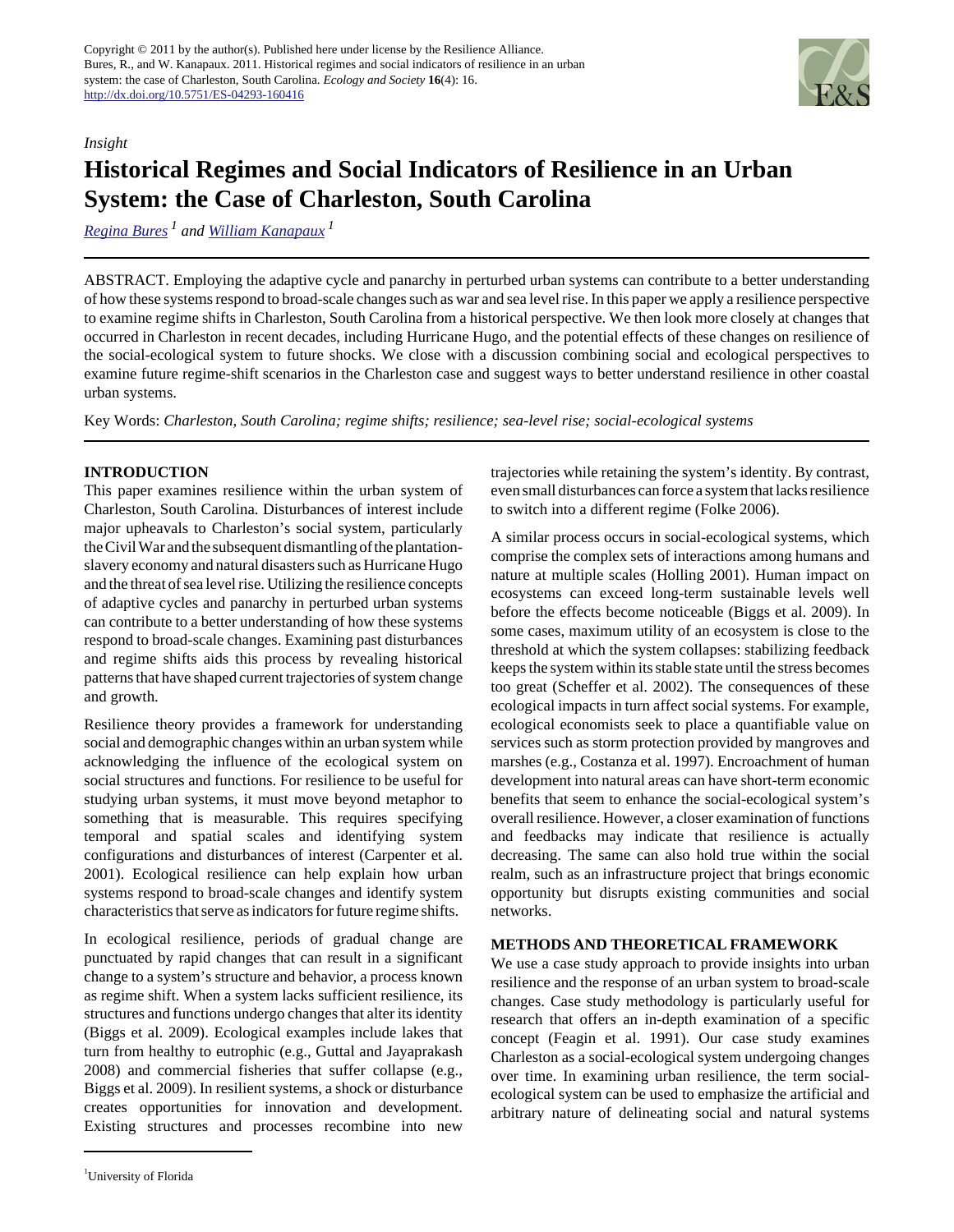(Berkes and Folke 2002). We combine resilience theory framework with both a socio-historical perspective and population data to illustrate changes in the city of Charleston and the surrounding metropolitan area over time. Data from the U.S. Census of Population for the years 1890-2000 and Census CD Neighborhood Change 1970-2000 Tract Data are used to describe population characteristics and change.

In addition, we use the online inter-active version of the Sea Level Affecting Marshes Model (SLAMM) Version 2.0 [\(ww](http://www.slammview.org/) [w.slammview.org/](http://www.slammview.org/)) as developed for the Georgia/South Carolina Region Project to explore potential effects of sea level rise on the Charleston area based on scenarios from the Intergovernmental Panel on Climate Change (IPCC). Two scenarios are used for an area that covers most of the developed land around Charleston Harbor and on the barrier islands of Folly, Sullivan's, and Isle of Palms.

Efforts to measure resilience in social systems often have their origins in ecological resilience theory. Ecological resilience looks at the magnitude of disturbance necessary to change a system's identity in terms of its structure, functions, and feedbacks. It emphasizes nonlinear dynamics, thresholds, and uncertainty (Carpenter et al. 2001, Holling and Gunderson 2002, Walker et al. 2004, Folke 2006, Brand and Jax 2007). Within this theoretical framework, ecosystems are understood to have four phases that taken together make up its adaptive cycle: exploitation (r), conservation (K), release  $(\Omega)$  and reorganization (α). In the first two phases, known as the front loop, rapid colonization of disturbed areas eventually leads to the slow accumulation and storage of energy and material as system structures and functions become more tightly organized. The back loop consists of the release and reorganization phases. This collapse and renewal can occur in relatively brief periods that bring about major system changes (Carpenter et al. 2001, Holling and Gunderson 2002).

Panarchy describes a nested set of adaptive cycles that occur across spatial and temporal scales. Each adaptive cycle within a panarchy functions at different orders of magnitude and can be characterized as having a fast, medium, or slow speed. The relationships among these temporal and spatial scales in conjunction with the phase of each adaptive cycle give a system its adaptive complexity (Holling et al. 2002*a*). Changes in slow variables combine with large, unique disturbances to create the potential for system collapse (Carpenter et al. 2002).

# **CHARLESTON AS A SOCIAL-ECOLOGICAL SYSTEM**

Previous efforts to apply resilience theory to social science research have developed modified definitions. Adger (2000) defines social resilience as the ability of groups and communities to cope with changes and disturbances brought on by social, political, and environmental factors. Resilience can be a desirable or undesirable characteristic, depending on the system. For example, a dictatorship or polluted water supply can be a highly resilient but undesirable state (Carpenter et al. 2001). In Charleston's case, the plantation system proved highly resilient until the end of the Civil War in 1865. Once slavery was abolished, the regional economy collapsed (Goldin 1973). This led to a regime shift for the city's social-ecological system. Overall, the South lagged behind the rest of the country in terms of metropolitan growth until World War II (Gardner 2001). Charleston did not begin its economic recovery until the federal government dredged the harbor channel and built a Navy Yard in the early 20th century (Fraser 1989).

Settled in 1670, Charleston is an old southern city. Its original boundaries are situated on a peninsula less than two miles across at its widest point. Figure 1 shows city streets in and around the peninsula and their spatial relationship to the area's extensive wetlands. The economic structure of Charleston has always been shaped by its environment, which is characterized by sea islands and coastal marsh. During the Colonial Period, the deep water harbor became a major port for overseas commerce and a center for immigration. The fertile soils of the mainland and barrier islands surrounding the city supported the growth of rice, indigo, and cotton plantations that required slave labor (Nash 1992). The productive marsh and estuary system and the abundance of wild game in both wetlands and uplands supported numerous livelihoods and served as a major food source up until 1900 (Zierden and Reitz 2009).

**Fig. 1.** The Charleston peninsula and surrounding areas showing the extent of road development and wetlands (Sources: South Carolina Department of Natural Resources 2005, U.S. Fish and Wildlife Service 2011).

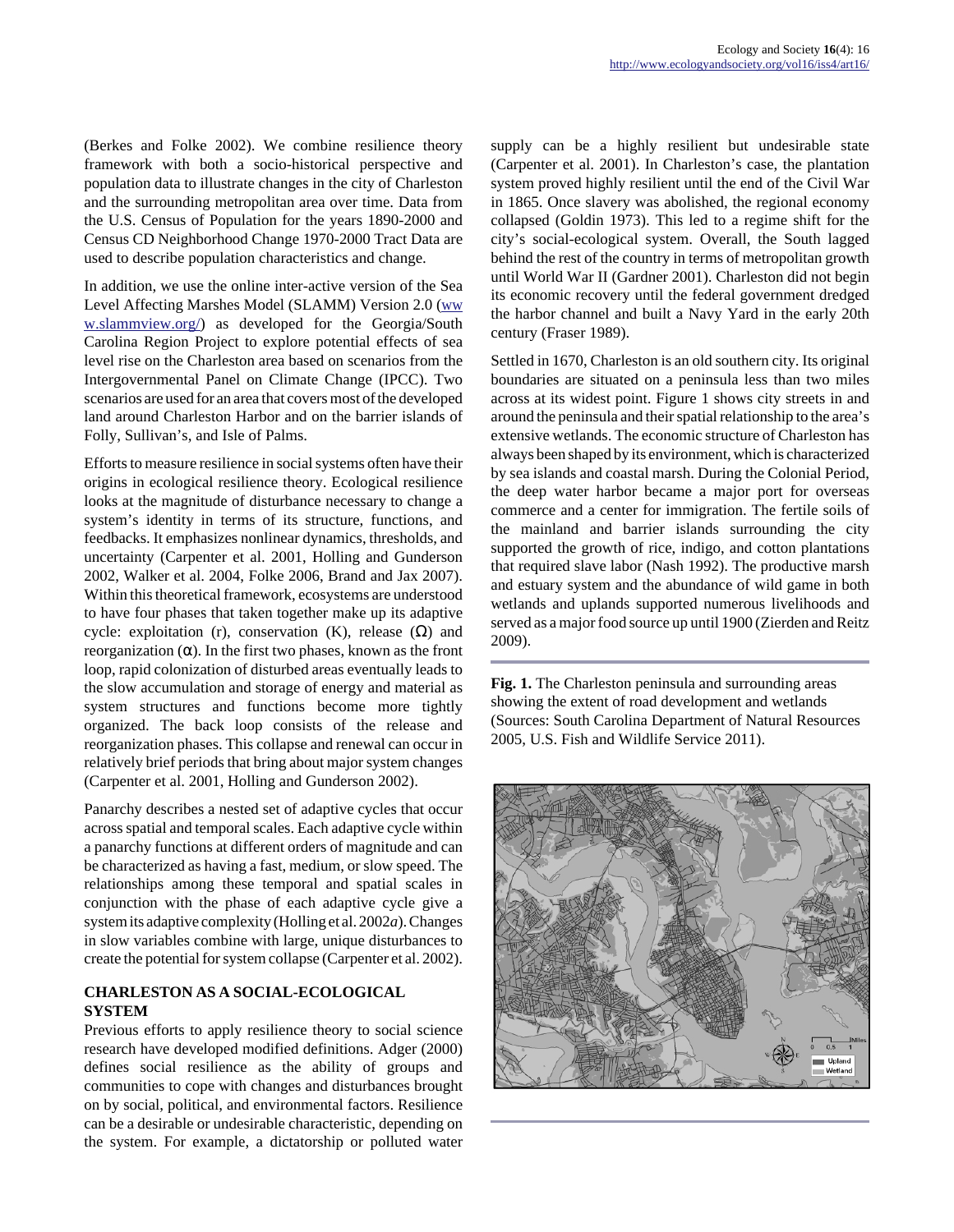Charleston was the fifth largest city in the United States in 1800 (Pease and Pease 1985). Its size and importance in the colonial period reflected its key role in the British trade of rice and indigo (Nash 1992, Smith 1987). Following the American Revolution, slow economic variables continued to shape Charleston's social-ecological system, primarily in the demand for cotton by European nations. At the start of the Civil War, the Confederate states made up what would have been the world's fourth largest economy behind England, France, and the nonseceding U.S. states. From 1800 to 1860, cotton grew from 7.1% to 57.5% of all U.S. exports. During the same period, the number of slaves in the U.S. grew from less than one million to nearly four million (Guthrie and Peevely 2010). The Civil War cost \$3 billion in 1860 dollars, while the value of all owned slaves in 1860 was \$2.7 billion. Emancipation represented a massive redistribution of income as plantation owners lost the value of slaves as property and were forced to invest in worker wages for maintaining largescale operations (Goldin 1973).

Although Charleston declined precipitously as an urban economic force following the Civil War, its white-dominated social and cultural identity proved far more resilient. This has been attributed to former colonial ties and the aristocratic nature of the Charleston elite (Jahler 1982). Emancipation had brought a major shift in race relations from slave-holding paternalism to competitive segregation. During Reconstruction, blacks and white were forced to define new economic and social relations, a process that brought uncertainty and unrest (Vernon 1978). In terms of the adaptive cycle, this period marked the beginning of a highly disrupted renewal phase. Once federal controls on politics and military were removed in 1877, white southern elites forced blacks out of positions of authority and back into subservient roles (Vernon 1978).

Ecological patterns and processes are part of a continuous, embedded interaction with social and institutional processes (Scoones 1999). As Charleston grew prior to the Civil War, forested areas and wetlands were converted to plantations. Following the city's slow economic recovery in the 20th century, these plantations were converted over time to suburbs and industrial areas. As the city expanded, development continued to encroach on previously undisturbed areas, including tidal marshes and beaches. The natural beauty of the city, the abundance of nearby barrier-island beaches, and its subtropical climate made it a tourist destination and retirement location. In 2000, the Charleston-North Charleston metropolitan area was the 77th largest in the U.S. with a population of 549,033 (U.S. Census Bureau 2001). The landscape had transformed into a metropolitan sprawl extending inland nearly 50 miles. Figure 2 illustrates settlement patterns as represented by population density in the current tri-county Charleston area, i.e., the Charleston-North Charleston Metropolitan Statistical Area (MSA).

**Fig. 2.** Population density per square mile for census tracts in the Charleston-North Charleston metropolitan statistical area for the year 2000 (Source: U.S. Census Bureau 2001).



#### **REGIME SHIFT**

Charleston's social-ecological system experienced a regime shift following the shocks and disturbances of the Civil War and Reconstruction. The switch from Regime 1 (Old South) to Regime 2 (New South) was driven by social variables, namely the opposition to slavery and by extension the plantation system that depended on it. By contrast, we propose that the next regime shift will be driven by ecological variables, namely the consequences of sea level rise.

Salt water marshes and other coastal wetlands provide crucial ecosystem services that are at risk of significant decline in the face of sea level rise. Salt water marshes in the southeastern U.S. have been projected to decline by 20 to 45%, based on simulation models using the IPCC's sea-level-rise scenarios (Craft et al. 2009). As sea levels rise, storm surges from hurricanes and other ocean storms will ride into coastal areas on higher water levels that increase the potential for damage (Scavia et al. 2002). Charleston's boom in coastal development over the last two decades has reduced system resilience against this disturbance.

Table 1 summarizes changes in regime shifts and identifying characteristics for Charleston based on proxy indicators for social resilience (Adger 2000). These indicators include institutional change, economic structure, and demographic change.

Regimes 1 and 2 both experienced changes to their identifying characteristics, i.e., structures, functions, and feedbacks, that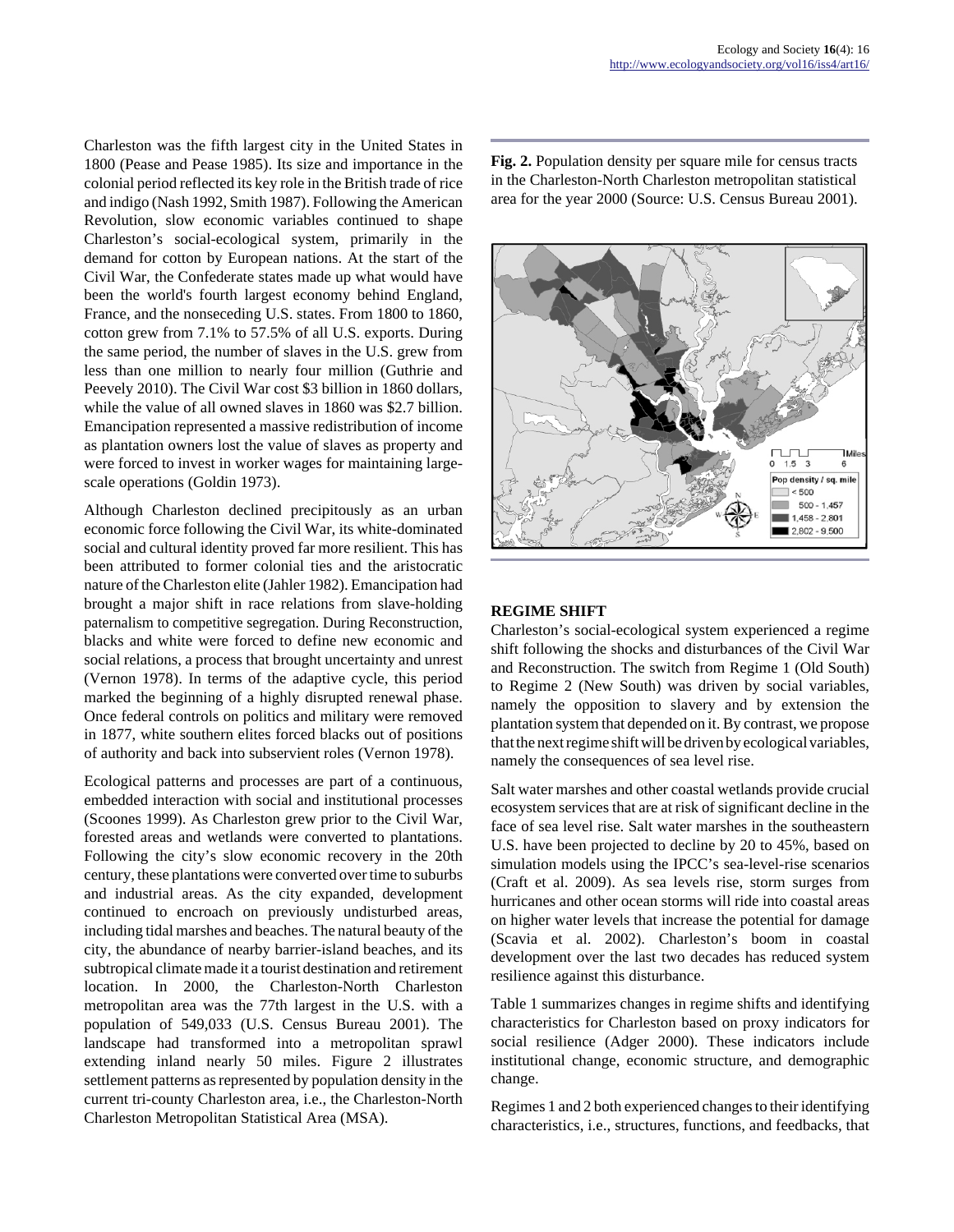|                  | Regime 1: Old South  |                       | Collapse                        | Regime 2: New South        |                     |  |
|------------------|----------------------|-----------------------|---------------------------------|----------------------------|---------------------|--|
| Time Period      | 1670 – 1781          | $1782 - 1860$         | $1861 - 1900$                   | $1901 - 1989$              | $1990$ – present    |  |
| Characteristic   | Colony               | Plantation system     | Civil War and<br>Reconstruction | Growth and<br>preservation | Post-Hugo expansion |  |
| Start phase      | $\alpha$ to r to K   | r to K                | $\Omega$ to $\alpha$            | r to K                     | r to K              |  |
| <b>Structure</b> |                      |                       |                                 |                            |                     |  |
| - Institutional  | Colonial             | Slavery               | Federal                         | Local                      | Regional            |  |
| - Economic       | Emergence of         | Staple crops: cotton  | Plantation decline,             | Military bases,            | Manufacturing,      |  |
|                  | plantation system    | rice, indigo          | end of slave labor              | container port             | container port      |  |
| - Demographic    | Population growth    | Social stratification | Racial conflict                 | Spatial expansion          | Coastal density     |  |
| <b>Function</b>  | Trade / commerce     | Trade / commerce      | Rebuild economy,                | Military support,          | Tourism, trade,     |  |
|                  |                      |                       | infrastructure                  | trade, tourism             | expansion           |  |
| Feedbacks        | Colonial tensions,   | Economic rigidity,    | Social upheaval, new            | Federal spending.          | Hugo insurance \$.  |  |
|                  | growing wealth       | abolitionists         | laws                            | population growth          | development         |  |
| Disturbance      | Revolution           | Secession             | War, Earthquake                 | Hugo                       | Sea level rise      |  |
| End phase        | $\Omega$ to $\alpha$ | Ω                     | $\Omega$ to $\alpha$            | $\Omega$ to $\alpha$       | Ω                   |  |
|                  |                      |                       |                                 |                            |                     |  |

|  |  | Table 1. System characteristics, adaptive cycles, and regime change in Charleston, South Carolina. |  |  |  |  |  |  |  |
|--|--|----------------------------------------------------------------------------------------------------|--|--|--|--|--|--|--|
|--|--|----------------------------------------------------------------------------------------------------|--|--|--|--|--|--|--|

did not result in a regime shift but did cause a loss of social resilience. These changes correspond with the four stages of the adaptive cycle. Changes in identifying characteristics were preceded by a shock or disturbance that pushed the system into a collapse and renewal phase while allowing the system to retain its basic identity.

Regime shifts generally occur when changes to slow variables cause system collapse. In Regime 1, the slow variables that pushed the system over the threshold involved the federal government and national economy. Changes in these variables forced Charleston's system into collapse at medium and fast variables. National support for abolishing slavery ultimately caused a collapse in the adaptive cycles of the plantation system (medium variable) and crop production and trade (fast variables).

In the Charleston system, the potential collapse of Regime 2 would be driven by sea level rise and responses to it at the state and national levels (slow variables). Whether the socialecological system shifts to a new regime would be determined in large part by interactions among coastal development and the marsh system (medium variables) and flooding and human activity (fast variables). Reduced resilience in the marsh system and the subsequent reduction in storm-buffering effects would intensify these interactions.

In both Regimes 1 and 2, key characteristics of the system have demonstrated strong resilience in the face of shocks, disturbances, and uncertainty. Most notably these resilient features are the plantation system during Regime 1 and economic growth, i.e., development, tourism, trade, and commerce, during Regime 2. During Regime 1, a change in identifying characteristics occurred during the collapse and renewal stages corresponding to the American Revolution. The Charleston area, like much of the south, maintained its character as an agrarian-based economy built on the plantation system. However, its feedbacks changed as a result of independence. The former colony was now part of a new nation, and the resilience of its plantation system set up an inevitable collision with the rapidly industrializing northern states and the push to abolish slavery (Goldin 1973).

Charleston did not fully begin the growth phase of its Regime 2 adaptive cycle until the Charleston Naval Base was established in the early 1900s. This base became a strong economic engine for the city and grew to become the country's third largest home port for the Navy (Jacobson 2000). At the time of its closing in 1996, the base was Charleston's largest employer, with more than 22,000 workers (Economist 2009).

During Regime 2, we argue that a change in its identifying characteristic occurred in the aftermath of Hurricane Hugo, a category 4 storm with sustained winds of 135 mph (National Research Council 1994). The coastal areas around Charleston experienced a 12- to 20-foot storm surge, which caused extensive damage to homes on outer barrier islands. Insured losses for the Charleston area were approximately \$2.3 billion (National Research Council 1994). It is argued here that post-Hugo insurance money and subsequent real estate development fundamentally altered the regime's character, accelerating expansion and reducing resilience. In general, land use intensification allows powerful local interests such as developers, realtors, and bankers to maximize their profits. Coalitions of business elites work together with local politicians and institutions to encourage economic and demographic growth. The current U.S. system of disaster relief fuels this process by injecting capital that is used by these coalitions for not only recovery but aggressive expansion of development (Pais and Elliott 2008).

In both regimes, the resilient characteristics that survived major disturbances made the urban system less resilient to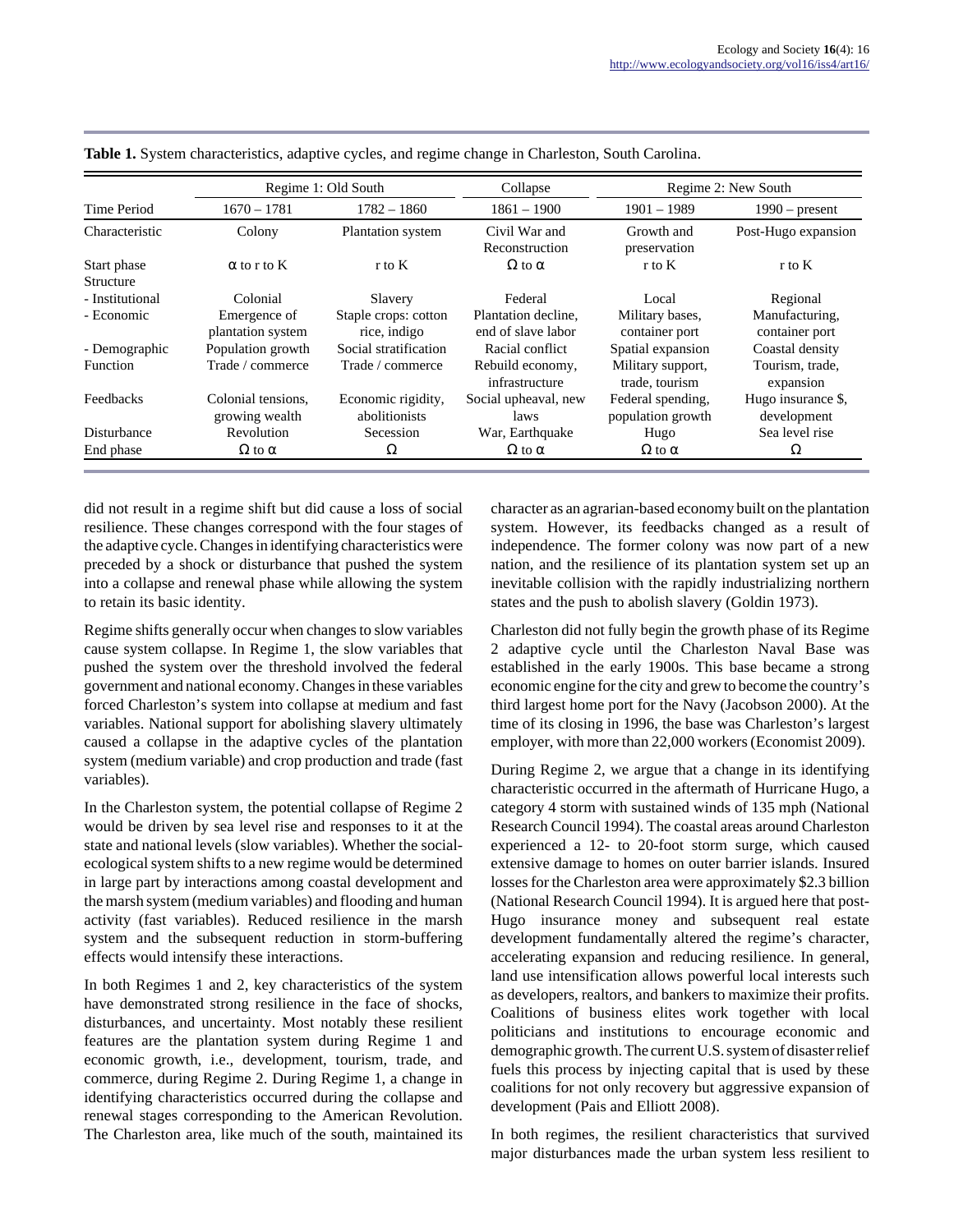future shocks. The plantation system's resilience following American independence played a major role in the collapse that occurred after the Civil War. Likewise, the city's economic growth and subsequent expansion of development into ecologically vulnerable areas following Hurricane Hugo reduced the social-ecological system's resilience to future storms and sea level rise. Such cases reveal a paradoxical resilience: the very characteristics that survive the shock place the system at greater risk for future regime shift.

#### **IDENTITY AND RESILIENCE SINCE 1900**

Social networks and cultural identity are often more important than infrastructure to maintaining a city's identity and functions (Campanella 2006). However, Wallace and Wallace (2008) point out that the preservation of housing is critical for socioeconomic resilience in neighborhoods. Charleston experienced a series of blows to its physical structures in the late 1800s. During the Civil War, the city experienced a fire that consumed 540 acres and a siege by Union artillery that lasted 587 days, leaving many residents homeless (Burton 1970). Combined, the two events caused considerable damage to city structures. The 1886 earthquake, estimated at 7.3 on the Richter scale (USGS 2010), caused \$6 million in damages to the city's buildings out of a total value of \$24 million (Fraser 1989).

The local economic depression following the Civil War lasted into the 20th century and spared Charleston's surviving architecture. By the time the city reached a sufficient economic level to build up its infrastructure in the 1920s, the uniqueness of its stock of historic buildings was apparent. Historic preservation became a major cause for city residents who wanted to reclaim a visible piece of the city's former glory. The emerging preservation movement actively sought to limit the development of new structures (Fraser 1989). To accommodate growth, the city expanded beyond the geographic boundaries of the peninsula, developing outward on the surrounding barrier islands and inland along its major rivers and highways.

To maintain its identity, a system must preserve its familial, social, and religious networks (Berke and Campanella 2006). Charleston's historic preservation efforts would in time become a powerful draw for tourism, which boosted the city's economy. However, the subsequent increase in housing values pushed lower income residents, who were primarily black, out of the expanding historic district (Bures 2001). This move disrupted existing social networks and began changing the character of neighborhoods on the city's downtown peninsula. Charleston's white and black residents had initially lived in mixed neighborhoods, as blacks continued living in former slave housing adjacent to the homes of former slave owners. Over time, neighborhoods became more segregated. Blacks and whites moved into various sections of the expanding metropolitan area in response to changing economic and social conditions.

Figure 3 illustrates changes in the racial structure of the Charleston peninsula from 1890 to 2000. Initially, more blacks than whites lived there (56% vs. 44%). This started to change around 1900 as the Navy moved in. By 1930, the city's racial composition had shifted: more whites (55%) resided in the peninsula than blacks (45%), and it would remain that way through 1950. This coincided with the period when the peninsula's population reached its peak, exceeding 70,000 in 1940 and 1950. However, beginning in 1950, white city residents began migrating out of the peninsula to Charleston's expanding suburbs. By 1970, blacks far exceeded whites on the peninsula (64% to 36%). This corresponds with a time of heightened racial tension involving a hospital workers' strike and city curfews (Fraser 1989).

**Fig. 3.** Summary of population by race on Charleston's peninsula, 1890-2000 (Source: Cutler et al. 1999, U.S. Census Bureau 2001).



As historic preservation and the resultant gentrification began taking hold in the 1980s and 1990s, the peninsula's racial composition was in flux once again. Charleston had passed the first Historic Zoning Ordinance in the United States in 1931 (Rosen 1997). Backed by federal and local policies, such as the National Historic Preservation Act of 1966 and tax benefits in the late 1970s, preservation-based development served to bring progrowth coalitions together in some cities (Reichl 1997). In Charleston, historic preservation served as a successful strategy for commercial and economic development and contributed to neighborhood change as wealthier homeowners invested in properties once considered low-income housing. By 2000, the peninsula's population had dropped to 33,000 and was 52% white and 48% black, suggesting that gentrification and its consequences were continuing to push out lower-income residents of both races.

Whereas the population of the peninsular city shrank, the surrounding suburbs grew rapidly. Between 1970 and 2000,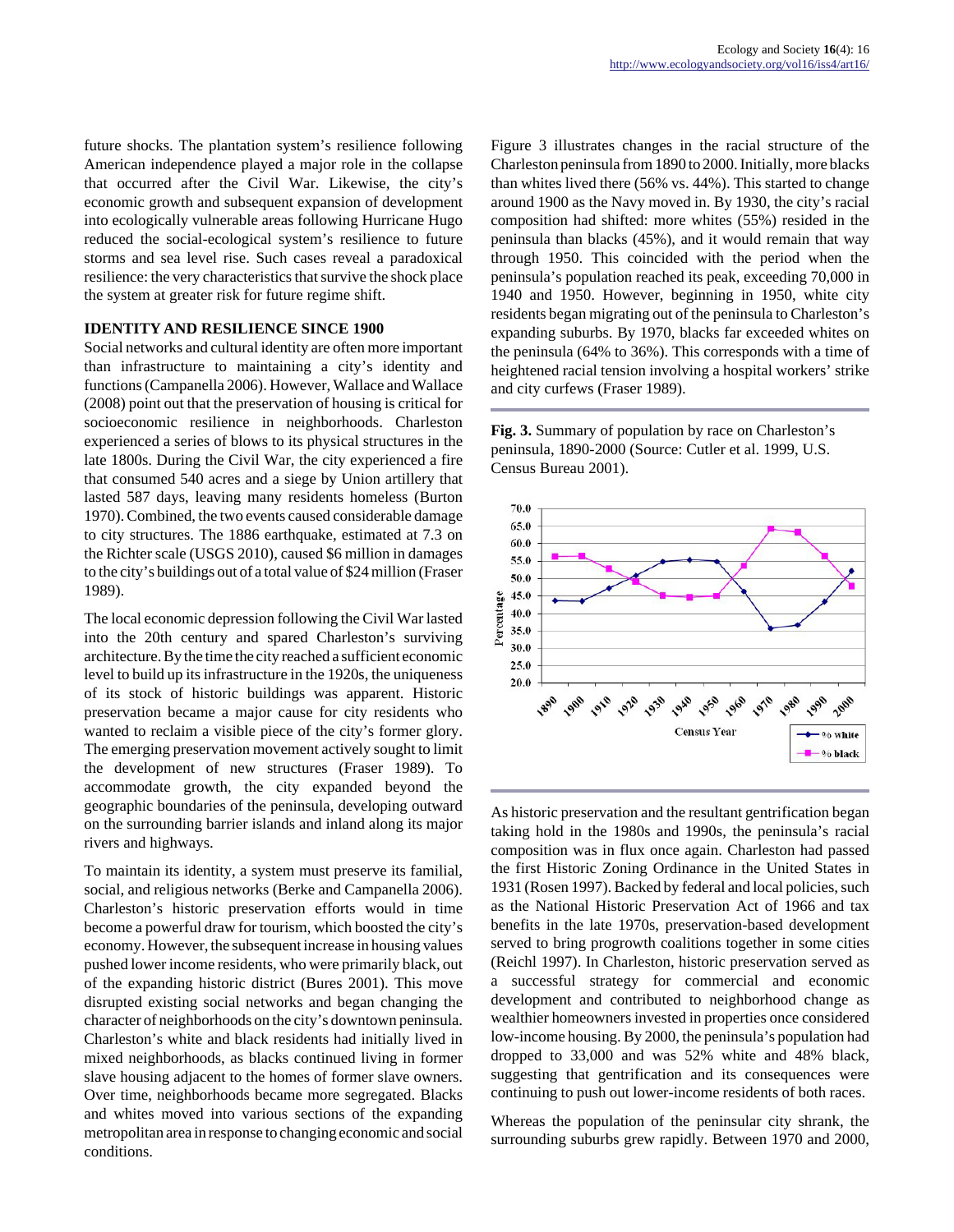|                                    | 1970    | 1980    | 1990    | 2000    |
|------------------------------------|---------|---------|---------|---------|
| Charleston peninsula               |         |         |         |         |
| White $(\%)$                       | 35.7    | 36.3    | 42.9    | 50.4    |
| Black $(\%)$                       | 64.3    | 63.3    | 56.5    | 47.8    |
| Other $(\%)$                       | 0.0     | 0.4     | 0.5     | 1.8     |
| Total population                   | 46,503  | 40,783  | 36,540  | 33,318  |
| Charleston remainder               |         |         |         |         |
| White $(\%)$                       | 74.6    | 68.6    | 66.6    | 64.2    |
| Black $(\%)$                       | 24.9    | 30.3    | 31.8    | 33.1    |
| Other $(\%)$                       | 0.5     | 1.1     | 1.6     | 2.7     |
| Total population                   | 189,687 | 226,125 | 259,093 | 276,651 |
| <b>Berkeley County</b>             |         |         |         |         |
| White $(\%)$                       | 69.3    | 72.6    | 72.9    | 68.5    |
| Black (%)                          | 30.3    | 24.7    | 24.2    | 26.9    |
| Other $(\%)$                       | 0.4     | 2.7     | 3.0     | 4.6     |
| Total population                   | 56,021  | 94,455  | 128,182 | 142,651 |
| Dorchester County                  |         |         |         |         |
| White $(\%)$                       | 64.4    | 73.0    | 75.0    | 71.6    |
| Black $(\%)$                       | 35.1    | 25.3    | 23.1    | 25.4    |
| Other $(\% )$                      | 0.5     | 1.7     | 1.9     | 3.0     |
| Total population                   | 32,276  | 58,761  | 83,060  | 96,413  |
| <b>Charleston-North Charleston</b> |         |         |         |         |
| metropolitan statistical area      |         |         |         |         |
| White $(\%)$                       | 67.1    | 67.0    | 67.9    | 65.8    |
| Black $(\%)$                       | 32.5    | 31.5    | 30.2    | 31.0    |
| Other $(\%)$                       | 0.4     | 1.5     | 1.9     | 3.2     |
| Total population                   | 324,487 | 420,124 | 506,875 | 549,033 |

**Table 2.** Population and racial distribution in the Charleston area, 1970-2000.

Source: Geolytics 2002.

the population of the Charleston-North Charleston MSA grew 69%, from 324,487 to 549,033 (Table 2). During this time, the ratio of whites to blacks remained constant at roughly 2 to 1. However, the percentage of blacks declined in Berkeley and Dorchester Counties and increased within Charleston County outside of the peninsula. This suggests that blacks moved primarily into older suburbs as the white population pushed into new developments that expanded into neighboring counties.

As the population of the Charleston-North Charleston MSA grew, the area experienced economic growth, and mean family income increased across the metro area. The largest income increases in Berkeley and Dorchester Counties (20.8% and 25%) occurred between 1970 and 1980, indicating the growth of North Charleston and area suburbs. The Charleston peninsula saw its largest income increase (32.1%) between 1980 and 1990, a period when the historic districts expanded and gentrification increased (authors' calculations based on U.S. Census data).

The closing of the Naval Base in 1996 also spurred economic growth by opening new opportunities for diversified businesses in manufacturing, distribution, and technology (Jacobson 2000). This demonstrates an example of an adaptive system undergoing a collapse and reorganization that does not result in regime shift. Job growth in the Charleston region grew 16.5% between 2000 and 2007, more than twice the national average, and household income increased 30% (Economist 2009), fueling population growth. As the Charleston area became a destination, the percentage of the MSA's population born in South Carolina experienced a steady decline, from 63.4% in 1970 to 56.7% in 2000 (see Table 3). Having a high percentage of native residents can indicate that a metropolitan area is incapable of attracting newcomers (Campanella 2006), and we use state of birth as an indirect measure of native concentration. The steepest declines occurred on the Charleston peninsula, because of gentrification, and in Dorchester County, which experienced growth through suburban expansion. The decline of native residents on the peninsula reflects an indirect consequence of the continued success of the historic preservation movement (Bures 2001). Although ties to place are often associated with revitalization (Fried 2000, Brown et al. 2003), the characteristics of revitalized areas often attract new residents from outside the area.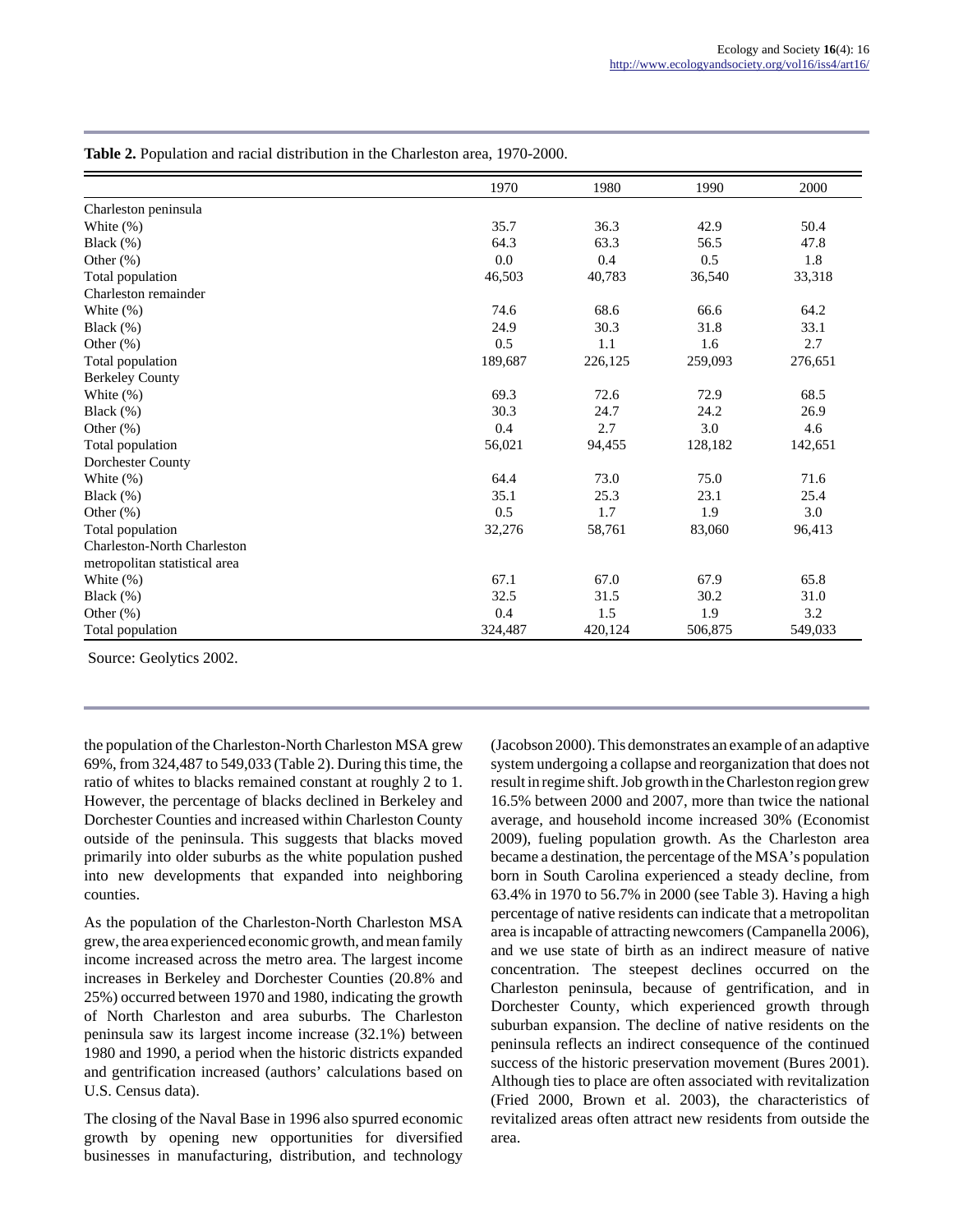| Table 3. Percentage of population born in South Carolina. |  |  |  |
|-----------------------------------------------------------|--|--|--|
|                                                           |  |  |  |

| 81.3<br>77.9 |      |                              |
|--------------|------|------------------------------|
|              | 72.7 | 62.4                         |
| 58.4         | 59.0 | 57.7                         |
| 66.4         | 52.8 | 55.3                         |
| 72.0         | 52.7 | 53.8                         |
| 63.4         | 57.4 | 56.7                         |
|              |      | 59.5<br>55.8<br>57.8<br>60.2 |

In the two decades following Hugo, new construction and development projects pushed into coastal areas vulnerable to future storms and sea level rise (Allen and Lu 2003, Van Dolah et al. 2008). The combination of private property and the modern insurance industry essentially guarantees a quick reconstruction of areas lost to natural disaster (Campanella 2006). The Federal Emergency Management Agency's National Flood Insurance Program, which began in 1968, has kept private insurance premiums artificially low by assuming risk for flood damage. However, speedy recovery is not guaranteed for all areas within a social-ecological system, as seen in the aftermath of Hurricane Katrina (Campanella 2006, Lam et al. 2009).

The changes in population size and composition that occurred during these decades reflect the Charleston area's positive economic growth. However, coupled with increased urbanization, this growth may lead to a reduction in attachment to place. This can result in greater detachment from the natural system and the loss of a sufficient baseline for gauging ecological health (Turner et al. 2004). As development expands into natural areas, new residents are less likely to pick up on important signals that indicate a pending regime shift in the ecological system.

#### **IMPLICATIONS FOR FUTURE RESILIENCE**

Developers and urban planners tend to view the environment as a static entity that exists in equilibrium, ignoring ecological dynamics (Scoones 1999). For example, among their many functions, marshes act as buffers that protect coastal areas from hurricanes and storm surges (e.g., Loder et al. 2009). Achieving financial returns from piecemeal destruction of marsh habitat can lead to nearly imperceptible changes in slower variables such as the health of the overall marsh system (Holling et al. 2002*b*). The push for residential and commercial development in salt-water marsh systems within the Charleston area illustrates this.

Results of the SLAMM simulations demonstrate the extent to which Charleston is vulnerable to sea level rise and future collapse (Image Matters 2011). Each of three available scenarios shows a major decrease in salt water marsh and ocean beach for the barrier islands and urban areas surrounding the Charleston peninsula (available from authors on request). The lowest scenario, a 0.4 m sea level rise through the year 2100, shows a 51% decline in salt water marsh, a 21% decline in ocean beach, and a 58% increase in open water along tidal rivers. The highest scenario, a 1.0 m sea level rise, shows an 80% decrease in marsh, a 61% decrease in beach, and a 99% increase in open water. Under Category 4 hurricane conditions, these changes would make urban areas as vulnerable to storm surges as Charleston's coastal beaches were during Hurricane Hugo. It should be noted that recent studies find a likelihood for sea level rise above 1 m (Rahmstorf 2007, Nicholls and Cazenave 2010).

Sea level rise poses a tremendous challenge because it occurs at the highest levels of the panarchy, both spatially and temporally. Higher sea levels would bring a fundamental change to slow variables by significantly altering the ecological system over a broad spatial extent and forcing the social system to respond. The resources necessary for protecting against and mitigating the damage from sea level rise would likely drain government resources at local, state, and federal levels. Further, the insurance industry can no longer be counted on to provide the funds necessary for rebuilding private coastal property in the aftermath of natural disasters (Pompe and Rinehart 2008). However, Feagin et al. (2010) note that protecting private property is likely to occur at the expense of wetlands and publicly owned lands as long as property and housing investments are considered profitable.

The disruption of social mechanisms for response to sea level rise at the highest levels of the panarchy would parallel the regime shift that occurred at the end of the Civil War. The plantation system contained a massive amount of the social system's stored energy in the form of human, financial, and social capital, and its dismantling precipitated a regime shift. The contemporary equivalent in terms of stored energy would be the extensive infrastructure and concentrations of private capital located in the areas around Charleston that are most vulnerable to sea level rise.

As discussed by Pais and Elliott (2008), recovery from a major hurricane can take up to 10 years, and the recovery process responds to the destruction of property rather than homes and communities. The authors find that inequality increases during the recovery phase, particularly in the hardest hit areas: the residential elite use their private resources and social capital to rebuild in ways that squeeze out nonelites such as blacks, the elderly, and renters. Sea level rise, however, would likely change this dynamic of elite retrenchment, as resources such as private property insurance and federal flood insurance diminish under the burden of increasing claims (Breslau 2007, Frank 2010). Simultaneously, areas that previously had endured less damage from major hurricanes and served as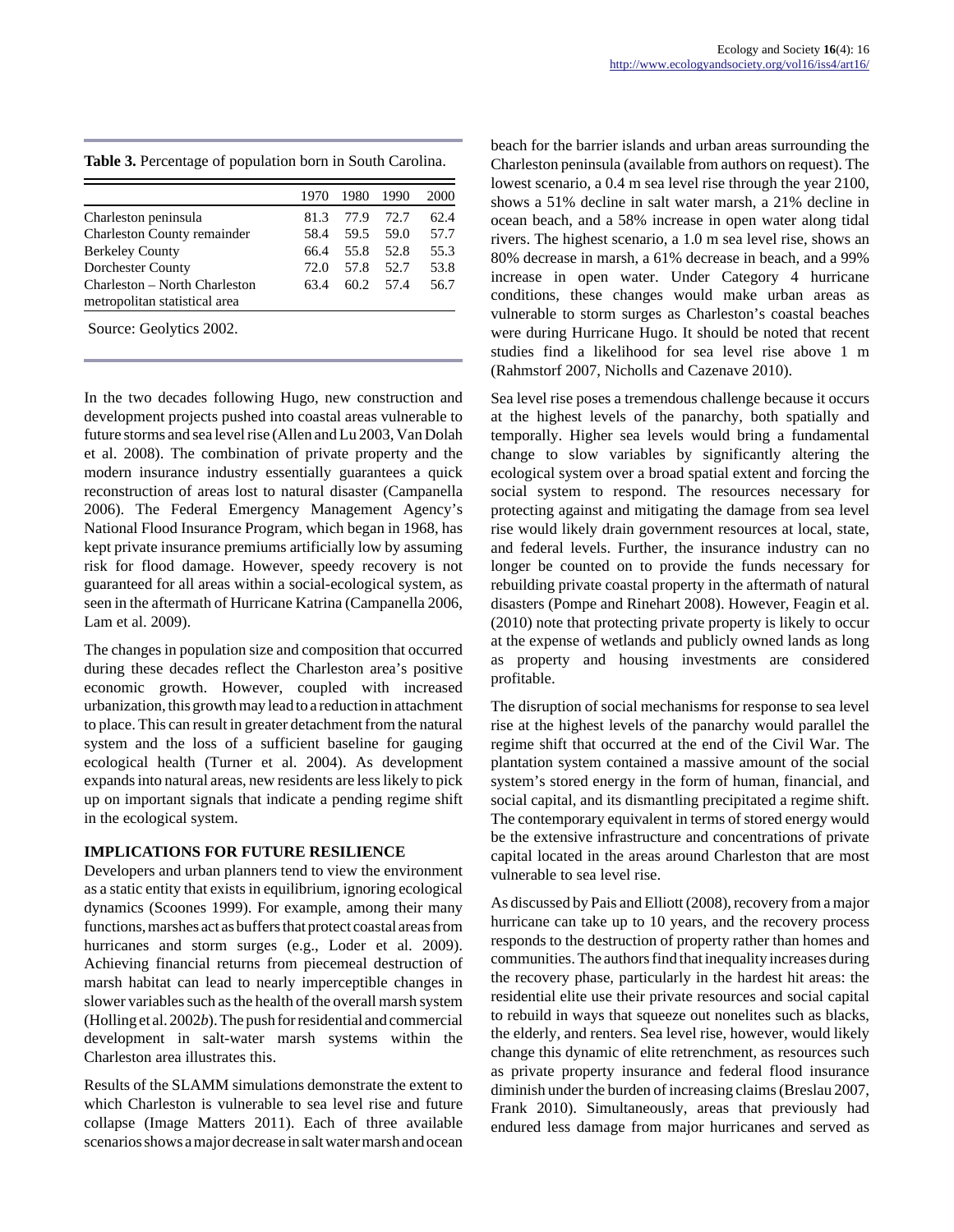residential destinations for displaced nonelites would become increasingly vulnerable to future storms because of increased coastal inundation.

## **CONCLUSION**

Charleston represents a case of ongoing urban change that illustrates both maintenance and disruption of the social and physical environments. Resilience in one time period can be achieved at the expense of future resilience (Carpenter et al. 2001). The metaphor of the adaptive cycle can be used to classify systems and order events so that specific questions and testable hypotheses can be formulated to help understand transformations in social-ecological systems (Holling and Gunderson 2002). The collapse of the plantation system, which persisted in the Charleston low country for more than 160 years, occurred quickly. A collapse in Regime 2 structure and function could occur just as quickly under the right combination of shocks and disturbances at different levels in the panarchy. Recognizing the system characteristics that are most vulnerable to these shocks and disturbances is the first step in addressing ways to make the social-ecological system more resilient.

Environmental uncertainties and novel disturbances require social mechanisms that maintain ecosystem resilience and allow for adaptive responses (Carpenter et al. 2002). However, in many urban coastal systems, the slower ecological variables that promote resilience are degraded in favor of faster social variables that promote economic growth. This appears to increase the odds that responses to major disturbances caused by sea level rise would focus on protecting existing infrastructure and other social-system resources rather than finding innovative ways to adapt. In this regard, economic growth and development as currently practiced by many urbanized coastal systems could be considered its own rigidity trap.

Just as economic growth shaped Charleston's population changes in the 20th century, sea level rise appears poised to do the same in the 21st century. Sea level rise makes populations vulnerable to health risks, displacement, and shifting migration streams (Curtis and Schneider 2011). Coastal counties in South Carolina have a high proportion of blacks and elderly, and both groups are projected to be disproportionately affected by sea level rise and storm surges through 2030 (Curtis and Schneider 2011). Wetlands are known to reduce wave heights, and man-made structures such as oyster domes and reef balls can be used in combination with wetlands to enhance coastal protection (Gedan et al. 2011). To avert regime shift, coastal managers would need more information about sea level rise that can be integrated into dayto-day decision making, and that requires a process by which the information produced by scientists is made available in a practical way to managers (Tribbia and Moser 2008). Institutions and social structures that would allow for this are still in their early stages of development. Given the complexity of the social and ecological interactions involved at various spatial and temporal scales, this is no easy task.

# RESPONSES TO THIS ARTICLE

Responses to this article are invited. If accepted for publication, your response will be hyperlinked to the article. To submit a response, follow [this link](http://www.ecologyandsociety.org/responses.php?articleid=4293&mode=add). To read responses already accepted, follow [this link](http://www.ecologyandsociety.org/responses.php?articleid=4293).

## **ACKNOWLEDGMENTS**

The authors made equal contributions to this work and are listed alphabetically. This research was partially supported by an ADVANCE fellowship from the National Science Foundation; a graduate research fellowship (NA09NOS4200049) from NOAA's National Estuarine Research Reserve System and the NSF-funded Integrated Graduate Education, Research and Training Program in the Adaptive Management of Water, Wetlands, and Watersheds at the University of Florida (NSF Grant No. 0504422).

# **LITERATURE CITED**

Adger, W. N. 2000. Social and ecological resilience: are they related? *Progress in Human Geography* 24(3):347-364. [http:/](http://dx.doi.org/10.1191/030913200701540465) [/dx.doi.org/10.1191/030913200701540465](http://dx.doi.org/10.1191/030913200701540465)

Allen, J., and K. Lu. 2003. Modeling and prediction of future urban growth in the Charleston region of South Carolina: a GIS-based integrated approach. *Conservation Ecology* 8(2): 2. [online] URL:<http://www.consecol.org/vol8/iss2/art2>

Berke, P. R., and T. J. Campanella. 2006. Planning for postdisaster resiliency. *Annals of the American Academy of Political and Social Science* 604:192-207. [http://dx.doi.org/1](http://dx.doi.org/10.1177/0002716205285533) [0.1177/0002716205285533](http://dx.doi.org/10.1177/0002716205285533)

Berkes, F., and C. Folke. 2002. Back to the future: ecosystem dynamics and local knowledge. Pages 121-146 *in* L. H. Gunderson and C. S. Holling, editors. *Panarchy: understanding transformation in human and natural systems.* Island Press, Washington, D.C., USA.

Biggs, R., S. R. Carpenter, and W. A. Brock. 2009. Turning back from the brink: detecting an impending regime shift in time to avert it. *Proceedings of the National Academy of Sciences* 106(3):826-831. [http://dx.doi.org/10.1073/pnas.081](http://dx.doi.org/10.1073/pnas.0811729106) [1729106](http://dx.doi.org/10.1073/pnas.0811729106)

Brand, F. S., and K. Jax. 2007. Focusing the meaning(s) of resilience: resilience as a descriptive concept and boundary object. *Ecology and Society* 12(1): 23. [online] URL: [http://w](http://www.ecologyandsociety.org/vol12/iss1/art23/) [ww.ecologyandsociety.org/vol12/iss1/art23/](http://www.ecologyandsociety.org/vol12/iss1/art23/)

Breslau, K. 2007. The insurance climate change. *Newsweek* 27 January.

Brown, B., D. D. Perkins, and G. Brown. 2003. Place attachment in a revitalizing neighborhood: individual and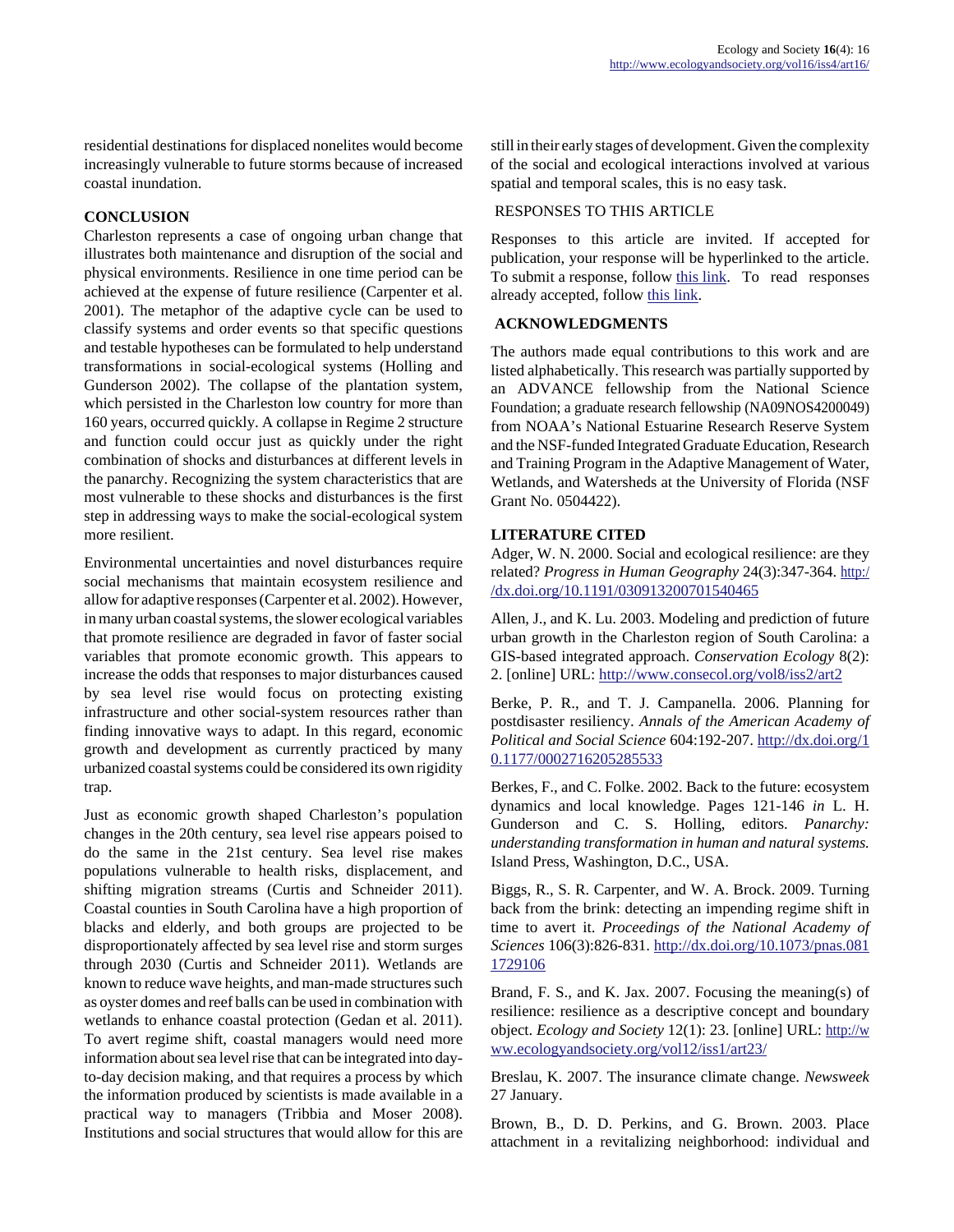block levels of analysis. *Journal of Environmental Psychology* 23(3):259-271. [http://dx.doi.org/10.1016/S0272-4944\(02\)00117-2](http://dx.doi.org/10.1016/S0272-4944(02)00117-2)

Bures, R. 2001. Historic preservation, gentrification, and tourism: the transformation of Charleston, South Carolina. Pages 195-210 *in* K. F. Gotham, editor. *Critical perspectives on urban redevelopment.* Elsevier, New York, New York, USA.

Burton, E. M. 1970. *The siege of Charleston: 1861-1865.* University of South Carolina Press, Columbia, South Carolina, USA.

Campanella, T. J. 2006. Urban resilience and the recovery of New Orleans. *Journal of the American Planning Association* 72(2):141-146. <http://dx.doi.org/10.1080/01944360608976734>

Carpenter, S. R., W. A. Brock, and D. Ludwig. 2002. Collapse, learning, and renewal. Pages 173-194 *in* L. H. Gunderson and C. S. Holling, editors. *Panarchy: understanding transformation in human and natural systems.* Island Press, Washington, D. C., USA.

Carpenter, S., B. Walker, J. M. Anderies, and N. Abel. 2001. From metaphor to measurement: resilience of what to what? *Ecosystems* 4:765-781. [http://dx.doi.org/10.1007/s10021-001](http://dx.doi.org/10.1007/s10021-001-0045-9) [-0045-9](http://dx.doi.org/10.1007/s10021-001-0045-9)

Costanza, R., R. d'Arge, R. de Groot, S. Farber, M. Grasso, B. Hannon, K. Limburg, S. Naeem, R. V. O'Neill, J. Paruelo, R. G. Raskin, P. Sutton, and M. van den Belt. 1997. The value of the world's ecosystem services and natural capital. *Nature* 387:253-260.<http://dx.doi.org/10.1038/387253a0>

Craft, C., J. Clough, J. Ehman, S. Joye, R. Park, S. Pennings, H. Guo, and M. Machmuller. 2009. Forecasting the effects of accelerated sea-level rise on tidal marsh ecosystem services. *Frontiers in Ecology and the Environment* 7(2):73-78. [http://](http://dx.doi.org/10.1890/070219) [dx.doi.org/10.1890/070219](http://dx.doi.org/10.1890/070219)

Cutler, D. M., E. L. Glaeser, and J. L. Vigdor. 1999. The rise and decline of the American ghetto. *Journal of Political Economy* 107(3):455–506.<http://dx.doi.org/10.1086/250069>

Curtis, K. J., and A. Schneider. 2011. Understanding the demographic implications of climate change: estimates of localized population predictions under future scenarios of sealevel rise. *Population and Environment* 33(1):28-54. [http://dx](http://dx.doi.org/10.1007/s11111-011-0136-2) [.doi.org/10.1007/s11111-011-0136-2](http://dx.doi.org/10.1007/s11111-011-0136-2)

Economist. 2009. A turn in the South: a blue-collar military town transforms itself into a white-collar security cluster. *Economist* 3 January.

Feagin, J., A. Orum, and G. Sjoberg, editors. 1991. *A case for the case study.* University of North Carolina Press, Chapel Hill, North Carolina, USA.

Feagin, R. A., M. L. Martinez, G. Mendoza-Gonzalez, and R. Costanza. 2010. Salt marsh zonal migration and ecosystem service change in response to global sea level rise: a case study from an urban region. *Ecology and Society* 15(4): 14. [online] URL:<http://www.ecologyandsociety.org/vol15/iss4/art14/>

Folke, C. 2006. Resilience: the emergence of a perspective for social-ecological systems analysis. *Global Environmental Change* 16:253-267. [http://dx.doi.org/10.1016/j.gloenvcha.20](http://dx.doi.org/10.1016/j.gloenvcha.2006.04.002) [06.04.002](http://dx.doi.org/10.1016/j.gloenvcha.2006.04.002)

Frank, T. 2010. Insurance underwater: huge losses put federal plan in the red, review finds. *USA Today,* 6 August.

Fraser, W. J. 1989. *Charleston! Charleston! The history of a southern city.* University of South Carolina Press, Columbia, South Carolina, USA.

Fried, M. 2000. Continuities and discontinuities of place. *Journal of Environmental Psychology* 20:193-205. [http://dx.d](http://dx.doi.org/10.1006/jevp.1999.0154) [oi.org/10.1006/jevp.1999.0154](http://dx.doi.org/10.1006/jevp.1999.0154)

Gardner, T. 2001. The slow wave: the changing residential status of cities and suburbs in the United States, 1850-1940. *Journal of Urban History* 27(3):293-312. [http://dx.doi.org/10](http://dx.doi.org/10.1177/009614420102700303) [.1177/009614420102700303](http://dx.doi.org/10.1177/009614420102700303)

Gedan, K. B., M. L. Kirwan, R. Wolanski, E. B. Barbier, and B. R. Silliman. 2011. The present and future role of coastal wetland vegetation in protecting shorelines: answering recent challenges to the paradigm. *Climatic Change* 106:7-29. [http:/](http://dx.doi.org/10.1007/s10584-010-0003-7) [/dx.doi.org/10.1007/s10584-010-0003-7](http://dx.doi.org/10.1007/s10584-010-0003-7)

Geolytics. 2002. *Census CD Neighborhood Change Database (NCDB): 1970-2000 U.S. Census Tract Data.* Geolytics, East Brunswick, New Jersey, USA.

Goldin, C. D. 1973. The economics of emancipation. *Journal of Economic History* 33(1):66-85. [http://dx.doi.org/10.1017/S](http://dx.doi.org/10.1017/S0022050700076440) [0022050700076440](http://dx.doi.org/10.1017/S0022050700076440)

Guthrie, J. W., and G. Peevely. 2010. King cotton's lasting legacy of poverty and southern region contemporary conditions. *Peabody Journal of Education* 85:4-15.

Guttal, V., and C. Jayaprakash. 2008. Changing skewness: an early warning signal of regime shifts in ecosystems. *Ecology Letters* 11:450-460. [http://dx.doi.org/10.1111/j.1461-0248.20](http://dx.doi.org/10.1111/j.1461-0248.2008.01160.x) [08.01160.x](http://dx.doi.org/10.1111/j.1461-0248.2008.01160.x)

Holling, C. S. 2001. Understanding the complexity of economic, ecological, and social systems. *Ecosystems* 4:390-405.<http://dx.doi.org/10.1007/s10021-001-0101-5>

Holling, C. S., and L. H. Gunderson. 2002. Resilience and adaptive cycles. Pages 25-62 *in* L. H. Gunderson and C. S. Holling, editors. *Panarchy: understanding transformation in human and natural systems.* Island Press, Washington, D.C., USA.

Holling, C. S., L. H. Gunderson, and D. Ludwig. 2002*b*. In quest of a theory of adaptive change. Pages 3-24 *in* L. H.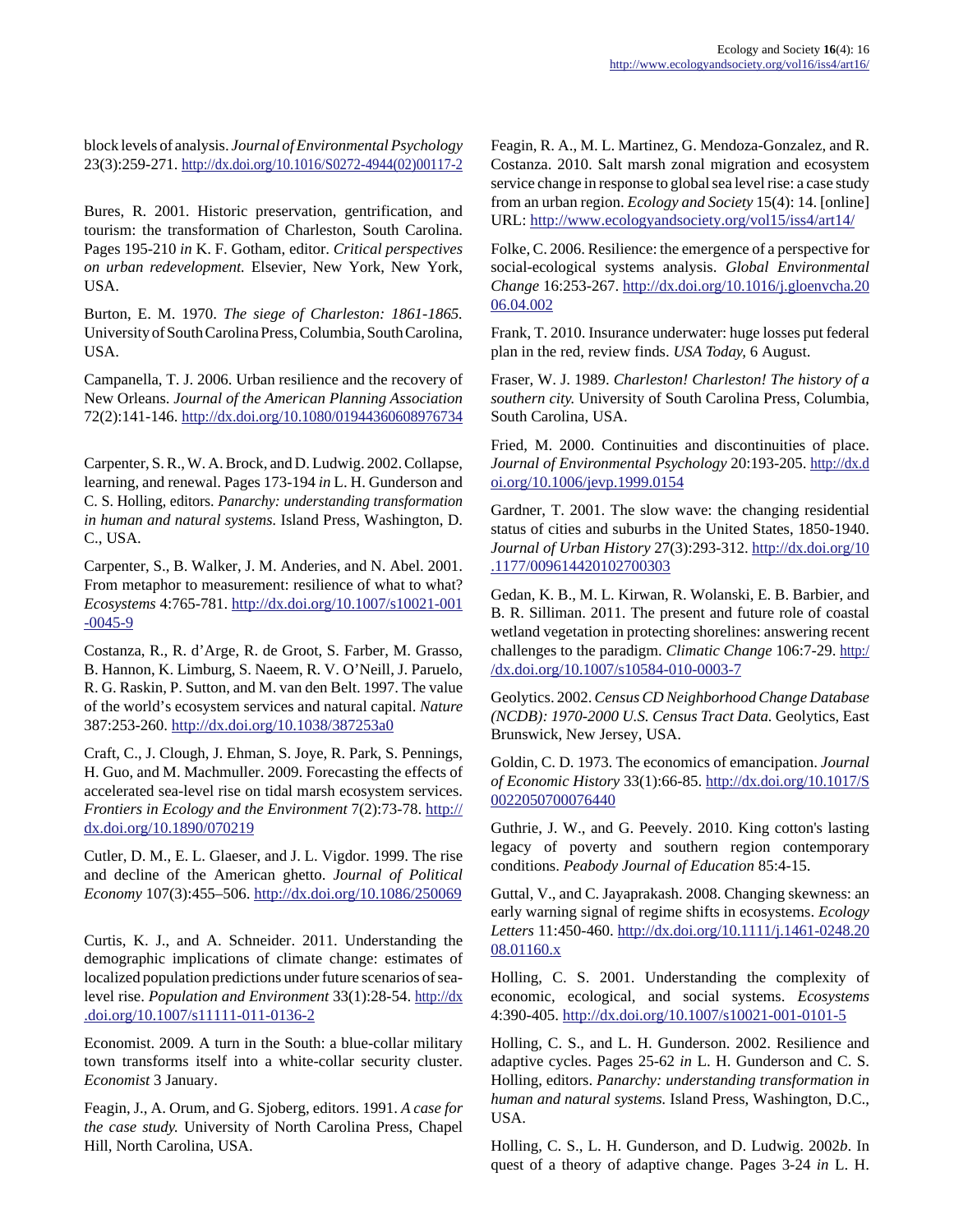Gunderson and C. S. Holling, editors. *Panarchy: understanding transformation in human and natural systems.* Island Press, Washington, D.C., USA.

Holling, C. S., L. H. Gunderson, and G. D. Peterson. 2002*a*. Sustainability and panarchies. Pages 63-102 *in* L. H. Gunderson and C. S. Holling, editors. *Panarchy: understanding transformation in human and natural systems.* Island Press, Washington, D.C., USA.

Image Matters LLC. 2011. SLAMM Output for Coastal SC and GA. From: Christopher Craft, et al., *Effect of sea level rise and climate variability on ecosystem services of tidal marshes.* USEPA STAR program grant RD 83222001-0. [http://www.s](http://www.slammview.org) [lammview.org](http://www.slammview.org). Accessed June 14, 2011.

Jacobson, L. 2000. There is life after a military base closes. *National Journal* 32(17):1292-1295.

Jahler, F. C. 1982. *The urban establishment: upper strata in Boston, New York, Charleston, Chicago, and Los Angeles.* University of Illinois Press, Urbana, Illinois, USA.

Lam, N. S. N., K. Pace, R. Campanella, J. LeSage, and H. Arenas. 2009. Business return in New Orleans: decision making amid post-Katrina uncertainty. *PLoS ONE* 4(8): e6765.<http://dx.doi.org/10.1371/journal.pone.0006765>

Loder, N. M., J. L. Irish, M. A. Cialone, and T. V. Wamsley. 2009. Sensitivity to hurricane surge to morphological parameters of coastal wetlands. *Estuarine, Coastal and Shelf Science* 84:625-636.<http://dx.doi.org/10.1016/j.ecss.2009.07.036>

Nash, R. C. 1992. Urbanization in the colonial south: Charleston, South Carolina, as case study. *Journal of Urban History* 19(1):3-29. [http://dx.doi.org/10.1177/009614429201](http://dx.doi.org/10.1177/009614429201900101) [900101](http://dx.doi.org/10.1177/009614429201900101)

National Research Council. 1994. Hurricane Hugo: Puerto Rico, the U.S. Virgin Islands, and South Carolina. *Natural Disaster Studies* Vol. 6. National Academy of Sciences, Washington, D.C., USA.

Nicholls, R. J., and A. Cazenave. 2010. Sea-level rise and its impact on coastal zones. *Science* 328:1517-1520. [http://dx.do](http://dx.doi.org/10.1126/science.1185782) [i.org/10.1126/science.1185782](http://dx.doi.org/10.1126/science.1185782)

Pais, J. F., and J. R. Elliott. 2008. Places as recovery machines: vulnerability and neighborhood change after major hurricanes. *Social Forces* 86(4):1415-1453. [http://dx.doi.org/10.1353/sof](http://dx.doi.org/10.1353/sof.0.0047) [.0.0047](http://dx.doi.org/10.1353/sof.0.0047)

Pease, J. H., and W. H. Pease. 1985. *The web of progress: private values and public styles in Boston and Charleston, 1828-1843.* Oxford University Press, New York, New York, USA.

Pompe, J. J., and J. R. Rinehart. 2008. Property insurance for coastal residents: governments' "ill wind." *The Independent Review* 13(2):189-207.

Rahmstorf, S. 2007. A semi-empirical approach to projecting future sea-level rise. *Science* 315:368-370. [http://dx.doi.org/1](http://dx.doi.org/10.1126/science.1135456) [0.1126/science.1135456](http://dx.doi.org/10.1126/science.1135456)

Reichl, A. J. 1997. Historic preservation and progrowth politics in U.S. cities. *Urban Affairs Review* 32(4):513-535. <http://dx.doi.org/10.1177/107808749703200404>

Rosen, R. N. 1997. *A short history of Charleston.* University of South Carolina Press, Columbia, South Carolina, USA.

Scavia, D., J. C. Field, D. F. Boesch, R. W. Buddemeier, V. Burkett, D. R. Cayan, M. Fogarty, M. A. Harwell, R. W. Howarth, C. Mason, D. J. Reed, T. C. Royer, A. H. Sallenger, and J. G. Titus. 2002. Climate change impacts on U.S. coastal and marine systems. *Estuaries and Coasts* 25(2):149-164. <http://dx.doi.org/10.1007/BF02691304>

Scheffer, M., F. Westley, W. A. Brock, and M. Holmgren. 2002. Dynamic interaction of societies and ecosystems – linking theories from ecology, economy, and sociology. Pages 195-240 *in* L. H. Gunderson and C. S. Holling, editors. *Panarchy: understanding transformation in human and natural systems.* Island Press, Washington, D.C., USA.

Scoones, I. 1999. New ecology and the social sciences: what prospects for a fruitful engagement? *Annual Review of Anthropology* 28:479-507. [http://dx.doi.org/10.1146/annurev.](http://dx.doi.org/10.1146/annurev.anthro.28.1.479) [anthro.28.1.479](http://dx.doi.org/10.1146/annurev.anthro.28.1.479)

Smith, D. A. 1987. Dependent urbanization in colonial America: the case of Charleston, South Carolina. *Social Forces* 66(1):1-28. <http://dx.doi.org/10.2307/2578898>

South Carolina Department of Natural Resources. 2005. *GIS Data Clearinghouse.* South Carolina Department of Natural Resources, Columbia, South Carolina, USA. [online] URL: [https://www.dnr.sc.gov/pls/gisdata/download\\_data.login](http://https://www.dnr.sc.gov/pls/gisdata/download_data.login)

Tribbia, J., and S. C. Moser. 2008. More than information: what coastal managers need to plan for climate change. *Environmental Science & Policy* 11:315-328. [http://dx.doi.or](http://dx.doi.org/10.1016/j.envsci.2008.01.003) [g/10.1016/j.envsci.2008.01.003](http://dx.doi.org/10.1016/j.envsci.2008.01.003)

Turner, W. R., T. Nakamura, and M. Dinetti. 2004. Global urbanization and the separation of humans from nature. *BioScience* 54(6):585-590. [http://dx.doi.org/10.1641/0006-3568](http://dx.doi.org/10.1641/0006-3568(2004)054[0585:GUATSO]2.0.CO;2) [\(2004\)054\[0585:GUATSO\]2.0.CO;2](http://dx.doi.org/10.1641/0006-3568(2004)054[0585:GUATSO]2.0.CO;2)

U.S. Census Bureau. 2001. *Census 2000 PHC-T-3. Ranking tables for metropolitan areas: 1990 and 2000, Table 3: metropolitan areas ranked by population: 2000.* U.S. Census Bureau, Suitland, Maryland, USA. [online] URL: [http://www.](http://www.census.gov/population/www/cen2000/briefs/phc-t3/tables/tab03.pdf) census.gov/population/www/cen2000/briefs/phc-t3/tables/tab03. [pdf](http://www.census.gov/population/www/cen2000/briefs/phc-t3/tables/tab03.pdf). Accessed July 10, 2010.

U.S. Fish and Wildlife Service. 2011. *National Wetlands Inventory.* USFWS, Arlington, Virginia, USA. [online] URL: <http://www.fws.gov/wetlands/Data/DataDownload.html>